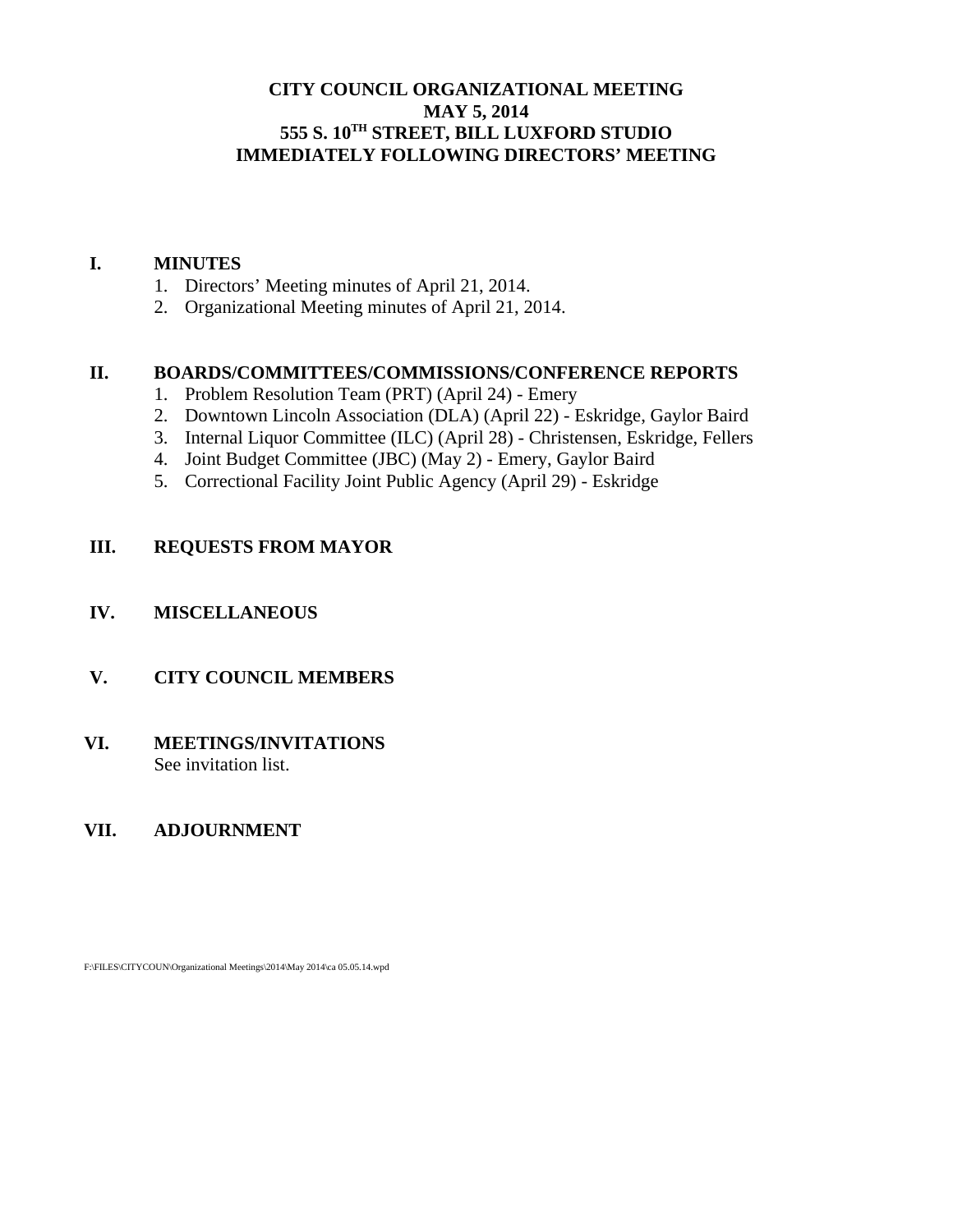## **MINUTES CITY COUNCIL ORGANIZATIONAL MEETING MAY 5, 2014**

**Present:** Carl Eskridge, Chair; Doug Emery, Vice Chair; Jon Camp; Roy Christensen; Jonathan Cook; Trent Fellers; and Leirion Gaylor Baird

**Others:** Rick Hoppe, Chief of Staff; Rod Confer, City Attorney; and Steve Hubka, Finance Director

Chair Eskridge opened the meeting at 2:15 p.m. and announced the location of the Open Meetings Act.

## **I. MINUTES**

- 1. Directors' Meeting minutes of April 21, 2014.
- 2. Organizational Meeting minutes of April 21, 2014.

With no corrections the above files placed on file in the City Council Office.

## **II. BOARDS/COMMITTEES/COMMISSIONS/CONFERENCE REPORTS**

## **1. Problem Resolution Team (PRT) (April 24) - Emery**

Councilman Emery was unable to attend.

## **2. Downtown Lincoln Association (DLA) (April 22) - Eskridge, Gaylor Baird**

Gaylor Baird stated they received a presentation from Mike Davis/StarTran, who also requested support of a federal grant. The DLA does support this planning grant which will allow the City to study where they might want to locate a mobile transit center, and the need to determine the next steps. The cost of the project is sufficient to require grants to move forward. The DLA voted to provide a letter of support for this initial grant. During discussion the question was raised on whether this could be done in partnership with UNL. One DLA member thought the Human Services Federation, and other human service organizations, ought to be contacted for input as well.

Gaylor Baird added they also received a presentation on P Street.

Camp asked what is the grant amount? Gaylor Baird responded she wrote \$108,000 local while listening, not sure of the exact amount. Camp asked if for construction versus studies? Gaylor Baird answered this question should be asked of Mike Davis. Camp stated we do a lot of studies, soft dollars, and think we have qualified people in Lincoln. We know what we need and we know the facts. Seems we may be able to save some soft dollars and get as much, or greater, support. Hoppe replied our main point is, if they end up funding a large portion can't imagine they won't require a study. Camp advocated, wherever possible, to start reducing some soft dollars, especially the out of town people.

# **3. Internal Liquor Committee (ILC) (April 28) - Christensen, Eskridge, Fellers**

Eskridge stated we just had a pre-council on ILC subjects, any thoughts or comments beyond what we heard? Christensen commented he asked Captain Citta to have one more look at the age number, and give us the medium and mode as well. Think it will give a different picture of the distribution of age.

Camp added the pre-council gave a very good report. It says a lot for the police department and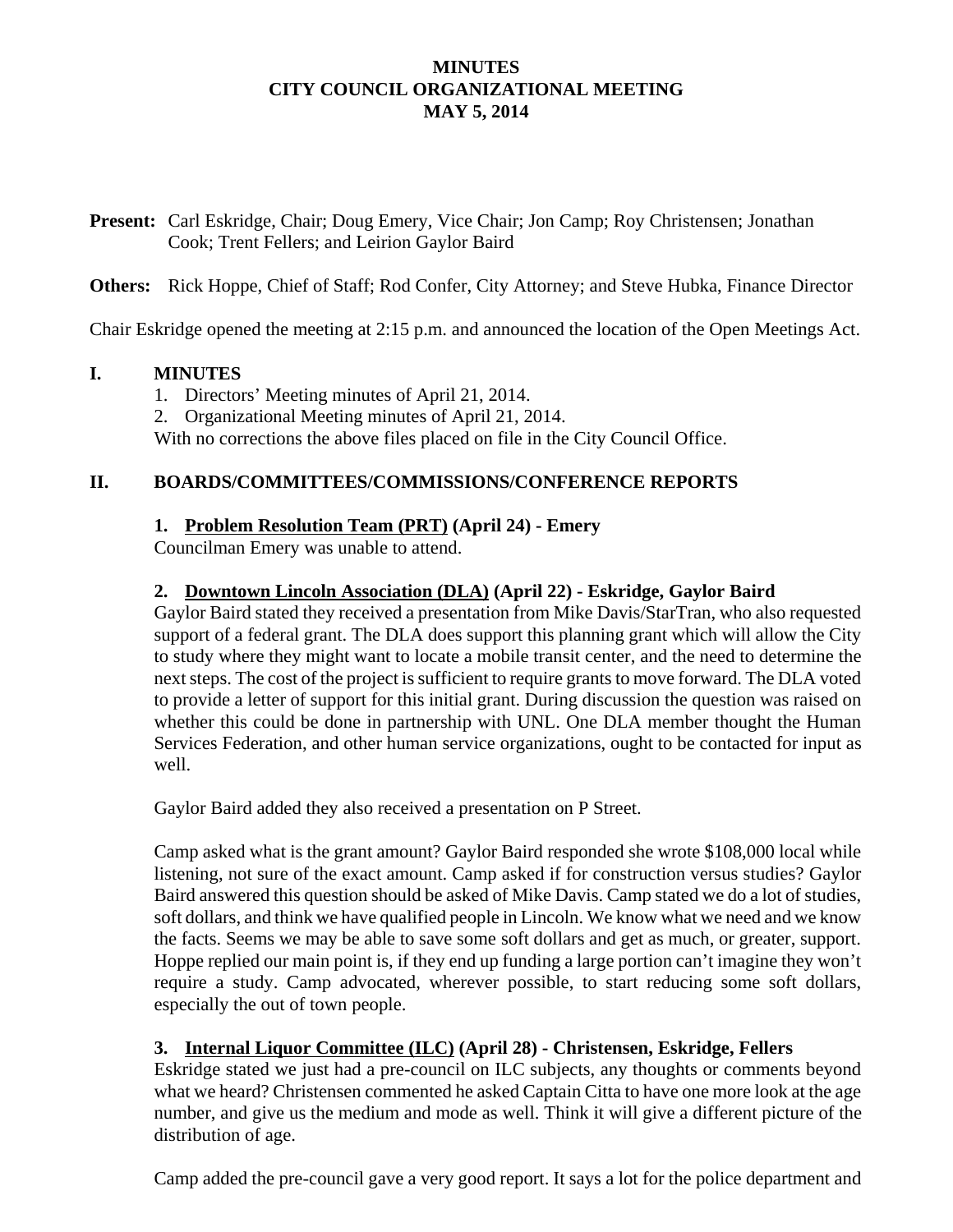probably the server training. Eskridge stated the Center Team Captain was changed. Believe she has people in bars, making sure laws are being observed. Apparently some bar owners feel the police have been a little too involved, but to me it sounds like a good job.

Eskridge stated on the issue we have with the State Liquor Commission we'll have an informal conversation with State Liquor leadership.

## **4. Joint Budget Committee (JBC) (May 2) - Emery, Gaylor Baird**

Gaylor Baird stated they received a presentation from Jeff Chambers, Project Director for the Center for Children at UNL, and focused on homelessness. We have a homeless coalition which keeps very good data. Compared to other cities Lincoln apparently is serving the homeless population well, and we're seeing a decline.

Gaylor Baird added the United Way also gave a presentation. Their campaign next year targets raising \$7.1 million dollars, very helpful for those of need in our community.

Emery commented the homelessness discussion focused on the time surveyed. Once a year they count nationwide to see what the count is. Believe Lincoln's count was approximately 900, but done on a day when the wind chill was a minus 17, always a concern. Very good information giving another side to the idea we have none, or little, homelessness and poverty in Lincoln. Gaylor Baird stated at the time they counted all emergency housing was full.

## **III. REQUESTS FROM MAYOR**

Hoppe stated on June  $12<sup>th</sup>$  we will have the Joint Omaha-Lincoln City Council meeting at the Pinnacle Bank Arena. Working with Omaha's staff on a joint agenda. So far have received: water; prime data sharing; cooperative purchasing; the CIR; land banking; the Emerald Ash Borer; and the fairness ordinance from our side. Want to be sure everyone submits what they want Omaha to see to gauge interest in various topics. We probably need to keep to 5 or 6 topics.

Camp asked for a list copy to prioritize the topics. Hoppe replied he would send, and asked if there were other topics.

#### **IV. MISCELLANEOUS**

Eskridge stated in talking with the County Board received the request for Council to consider having joint small group meetings, or conversations. Christensen asked, no quorum from either side? Confer stated there's a probation against trying to have meetings not in line with the Open Meetings Act. Eskridge commented he felt it was more a matter of trying to open communication. Cook said could have the Chairs talk. Eskridge replied we do have quarterly joint meetings.

Eskridge added the second request was the timing issue between the City's budget process and the County's budget process in terms of joint departments.

Hubka stated, as mentioned, there's differences in their administrative board. What they're doing is what we're currently doing with the Mayor's office. They're meeting with their agencies to develop their budget. As Council veterans know, we typically have a Commons Meeting shortly after the budget is released. It was scheduled for Tuesday, July 15<sup>th</sup>. Spoke with Dennis Meyer, County Fiscal Officer, and the County Board didn't feel it was worthwhile for them to attend, or have a Commons Meeting. They chose, and voted, to not attend the meeting.

Hubka said the question then becomes do we have County Agencies, who are part of the meeting